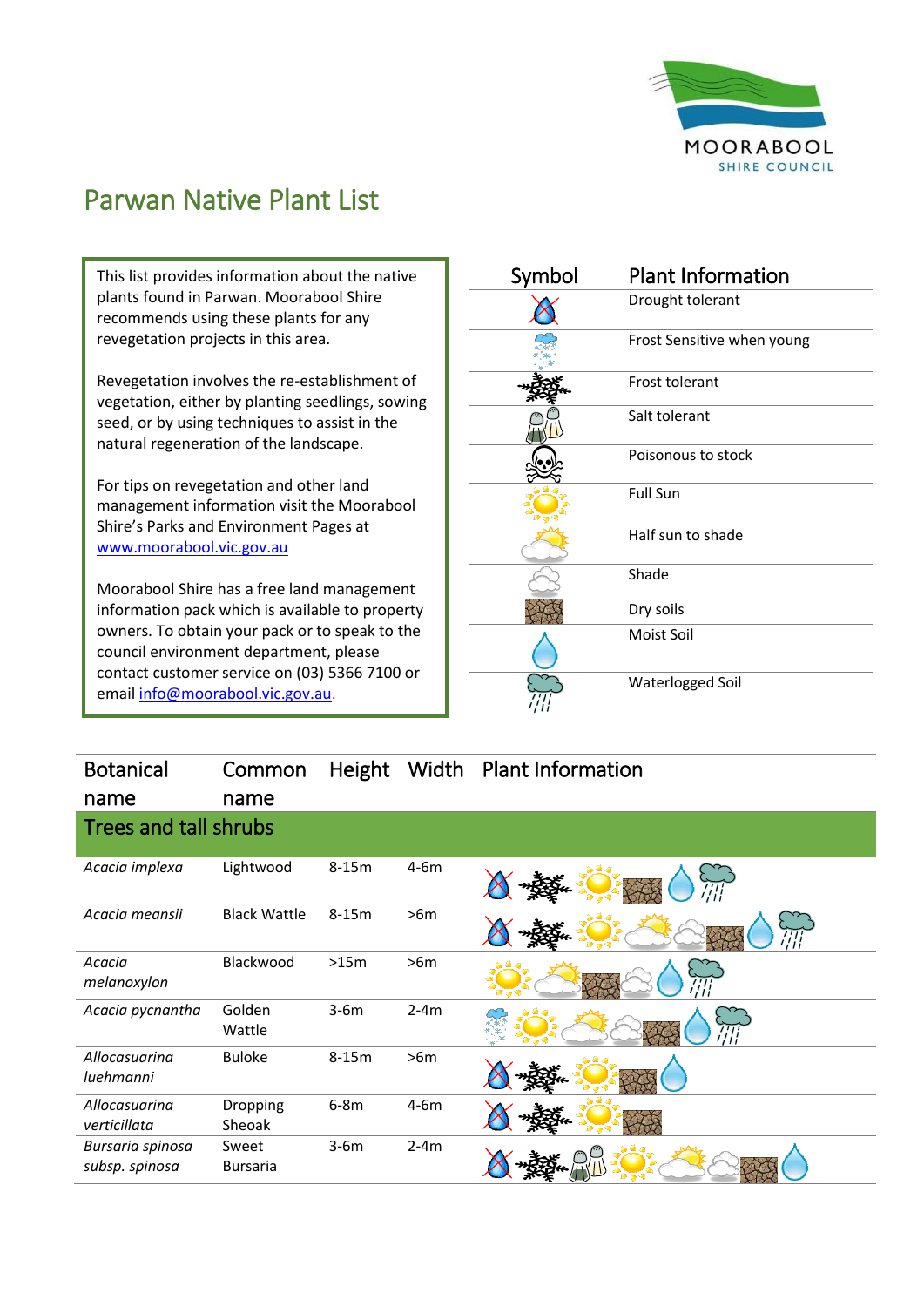

| <b>Botanical</b>                              | Common                        | <b>Height</b> |        | Width Plant Information |
|-----------------------------------------------|-------------------------------|---------------|--------|-------------------------|
| name                                          | name                          |               |        |                         |
| Eucalyptus<br>Camaldulensis                   | River red<br>gum              | >15m          | >6m    |                         |
| Eucalyptus<br>leucoxylon subsp.<br>connata    | Melbourne<br>Yellow-gum       | >15m          | >6m    |                         |
| Eucalyptus<br>melliodora                      | <b>Yellow Box</b>             | >15m          | >6m    |                         |
| Eucalyptus<br>macrocarpa                      | Grey Box                      | >15m          | >6m    |                         |
| Eucalyptus ovata<br>var. ovata                | Swamp Gum                     | >15m          | >6m    |                         |
| Eucalyptus<br>pauciflora ssp.<br>pauciflora   | Snowgum                       | $8-15m$       | >6m    |                         |
| Eucalyptus<br>viminalis subsp.<br>cygentensis | Rough-<br>barked<br>Manna-gum | >15m          | >6m    |                         |
| Eucalyptus<br>viminalis subsp.<br>viminalis   | Manna Gum                     | >15m          | >6m    |                         |
| <b>Shrubs</b>                                 |                               |               |        |                         |
| Acacia acinacea<br>S.I.                       | Gold-dust<br>Wattle           | $1-3m$        | $1-2m$ |                         |
| Acacia paradoxa                               | Hedge<br>Wattle               | $3-6m$        | $1-2m$ |                         |
| <b>Banksia</b><br>marginata                   | Silver<br><b>Banksia</b>      | $6-8m$        | $4-6m$ |                         |
| Cassinia arcuata                              | Drooping<br>Cassinia          | $1-3m$        | $1-2m$ | ₩<br>大快                 |
| Cassinia longifolia                           | Shiny<br>Cassinia             | $3-6m$        | $2-4m$ |                         |
| Eremophilia<br>deserti                        | <b>Turkey Bush</b>            | $3-6m$        | $1-2m$ |                         |
| Eutaxia<br>microphylla var.<br>microphylla    | Common<br>Eutaxia             | $1-3m$        | $1-2m$ |                         |
| Leptospermum<br>continentale                  | Prickly Tea-<br><b>Tree</b>   | $3-6m$        | $1-2m$ |                         |
| Leptospermum<br>myrsinoides                   | Heath Tea-<br><b>Tree</b>     | $1-3m$        | < 1m   |                         |
| Melicytus<br>dentatus s.I                     | <b>Tree Violet</b>            | $3-6m$        | $1-2m$ |                         |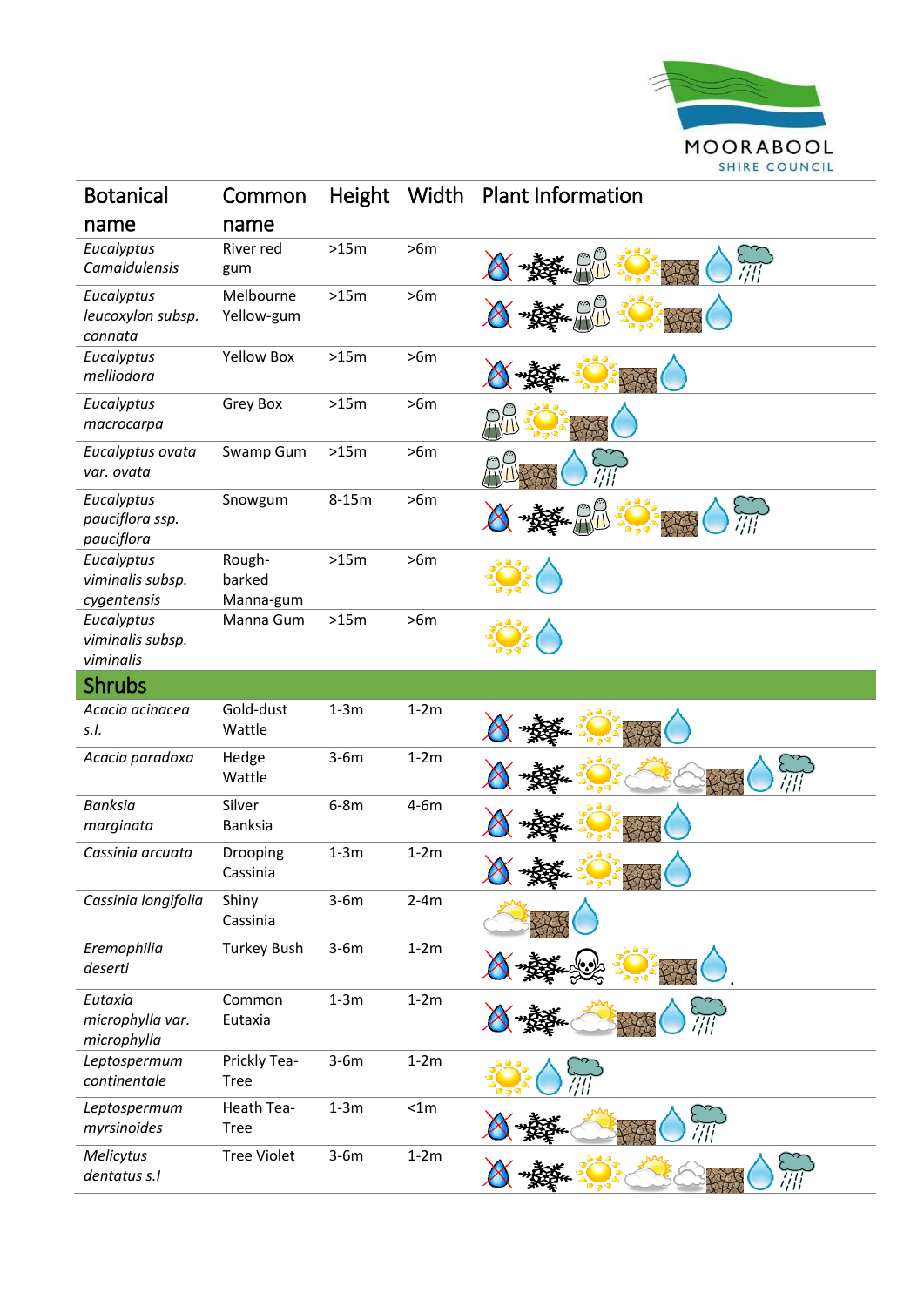

| <b>Botanical</b>                             | Common                              | Height | Width  | <b>Plant Information</b> |
|----------------------------------------------|-------------------------------------|--------|--------|--------------------------|
| name                                         | name                                |        |        |                          |
| Pultenaea<br>pedunculata                     | Matted<br>Bush-Pea                  | < 1m   | $2-4m$ |                          |
| Sclerolaena<br>muricata var.<br>muricata     | <b>Black Roly</b><br>Poly           | < 1m   | < 1m   |                          |
| Groundcovers (not grass like)                |                                     |        |        |                          |
| Calocephalus<br>lacteus                      | Milky<br>Beauty-<br>Heads           | < 1m   | < 1m   | $\widetilde{III}$        |
| Calocephalus<br>citreus                      | Lemon<br>Beauty-<br>heads           | < 1m   | < 1m   |                          |
| Chrysocephalum<br>apiculatum s.l.            | Common<br>Everlasting               | < 1m   | $1-2m$ |                          |
| <b>Grasses and Sedges</b>                    |                                     |        |        |                          |
| Austrodanthonia<br>caespitosa                | Common<br>Wallaby<br>Grass          | < 1m   | < 1m   |                          |
| Austrodanthonia<br>duttoniana                | Brown-back<br>Wallaby-<br>grass     | < 1m   | < 1m   |                          |
| Austrodanthonia<br>eriantha                  | Hill Wallaby-<br>grass              | < 1m   | < 1m   |                          |
| Austrodanthonia<br>geniculata                | Kneed<br>Wallaby-<br>Grass          | < 1m   | < 1m   |                          |
| Austrodanthonia<br>induta                    | Shiny<br>Wallaby-<br>Grass          | < 1m   | < 1m   |                          |
| Austrodanthonia<br>laevis                    | Smooth<br>Wallaby-<br>Grass         | < 1m   | < 1m   | $\sim$ 4 $\sim$<br>AA    |
| Austrodanthonia<br>pilosa                    | Velvet<br>Wallaby<br>grass          | < 1m   | < 1m   |                          |
| Austrodanthonia<br>racemosa var.<br>racemosa | Striped<br>Wallaby-<br>Grass        | < 1m   | < 1m   |                          |
| Austrodanthonia<br>setacea                   | <b>Bristly</b><br>Wallaby-<br>Grass | < 1m   | < 1m   |                          |
| Austrostipa<br>bigeniculata                  | Kneed Spear-<br>grass               | $1-3m$ | < 1m   |                          |
| Austrostipa mollis                           | Supple<br>Spear-grass               | < 1m   | < 1m   |                          |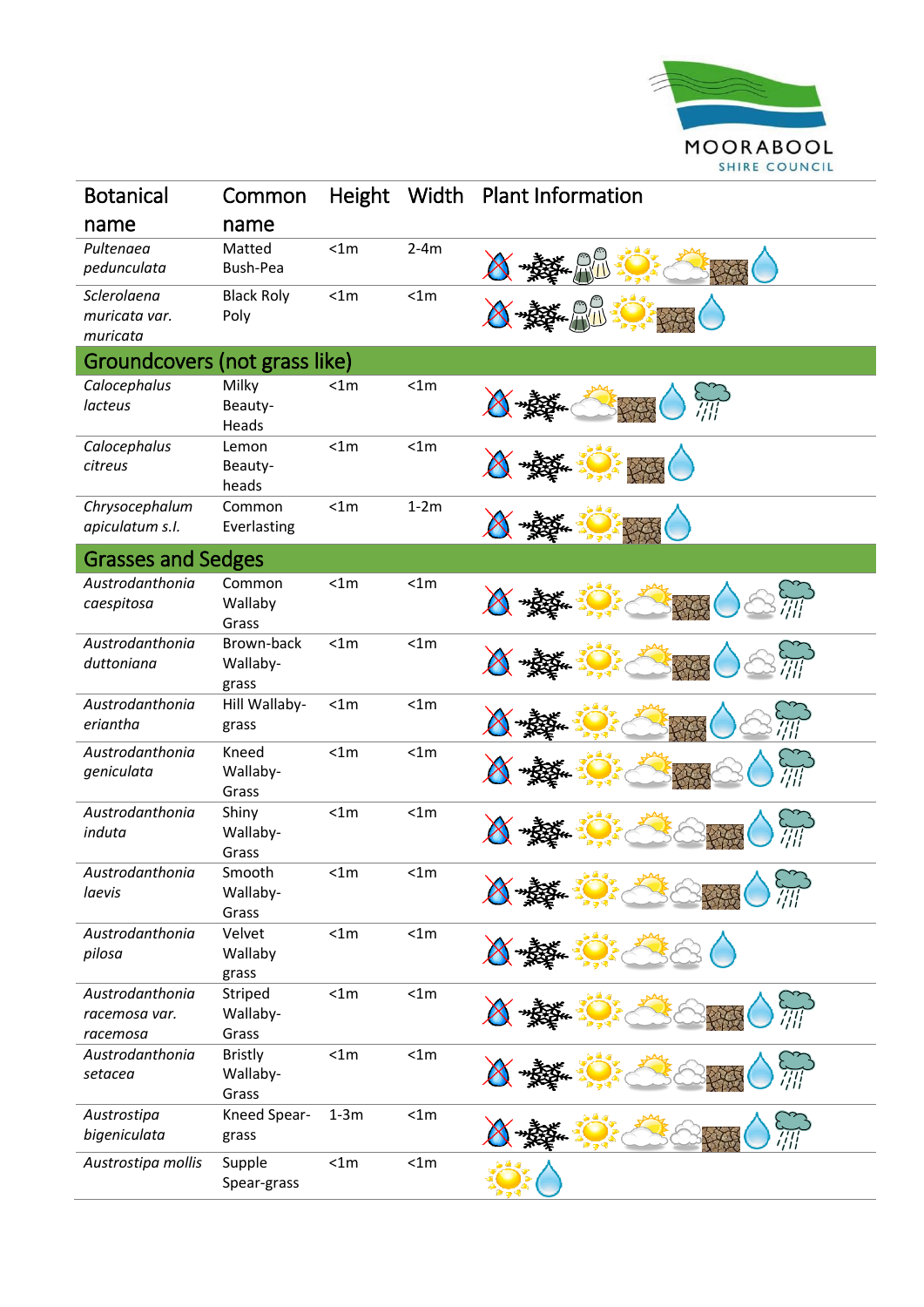

| <b>Botanical</b>                          | Common                        | <b>Height</b> | Width  | <b>Plant Information</b> |
|-------------------------------------------|-------------------------------|---------------|--------|--------------------------|
| name                                      | name                          |               |        |                          |
| Austrostipa rudis                         | Veined<br>Spear-grass         | < 1m          | < 1m   |                          |
| Austrostipa<br>Scabra                     | Rough Spear-<br>grass         | < 1m          | < 1m   |                          |
| Austrostipa<br>semibarbata                | Fibrous<br>Spear-grass        | < 1m          | < 1m   |                          |
| Carex appressa                            | <b>Tall Sedge</b>             | < 1m          | < 1m   |                          |
| Carex iynx                                | Tussock<br>Sedge              | < 1m          | < 1m   |                          |
| Chloris truncata                          | Windmill<br>grass             | < 1m          | < 1m   |                          |
| Juncus flavidus                           | Gold Rush                     | < 1m          | < 1m   |                          |
| Juncus pallidus                           | Pale Rush                     | < 1m          | < 1m   |                          |
| Juncus sarophorus                         | <b>Broom Rush</b>             | $1-3m$        | < 1m   |                          |
| <b>Juncus</b><br>subsecundus              | Finger Rush                   | < 1m          | < 1m   |                          |
| Lepidosperma<br>laterale                  | Variable<br>Sword-sedge       | < 1m          | < 1m   |                          |
| Lomandra<br>longifolia                    | Spiny-<br>headed Mat-<br>rush | < 1m          | $1-2m$ |                          |
| Microlaena<br>stipoides var.<br>stipoides | Weeping<br>Grass              | < 1m          | < 1m   |                          |
| Poa labillardierei                        | Common<br>Tussock-<br>grass   | < 1m          | < 1m   |                          |
| Poa morrisii                              | Soft Tussock-<br>grass        | < 1m          | < 1m   |                          |
| Poa sieberiana                            | Grey<br>Tussock-<br>grass     | < 1m          | < 1m   |                          |
| Themeda triandra                          | Kangaroo<br>Grass             | < 1m          | < 1m   |                          |
| Xanthorrhoea<br>minor subsp.<br>lutea     | <b>Small Grass-</b><br>tree   | < 1m          | < 1m   |                          |